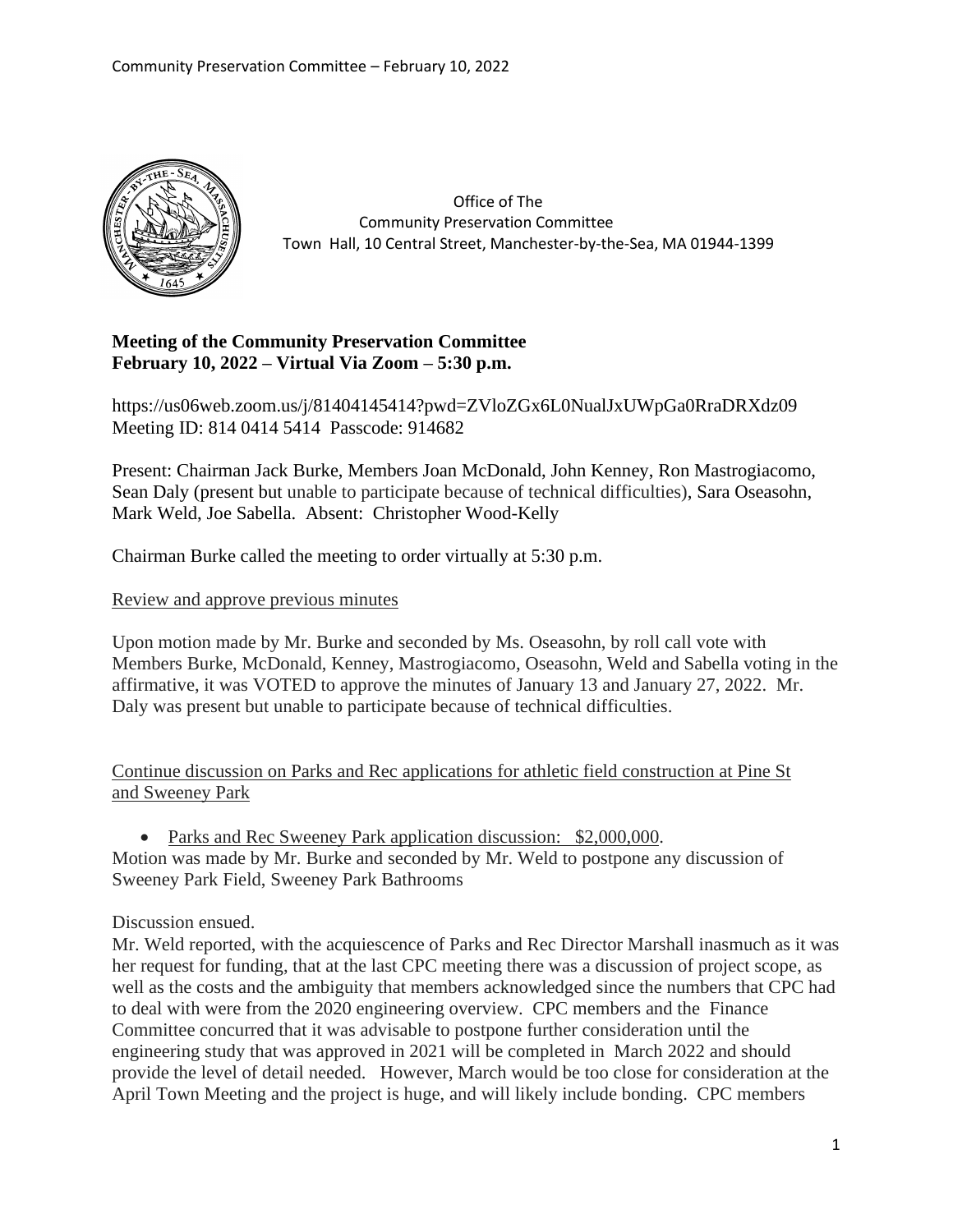pretty much agreed that when the March 2022 report is received, they would evaluate all the costs. Parks and Rec and DPW Engineer Desrosiers will take a close look at the report and then come back to the CPC and the Finance Committee and get the three-part project on the ballot, those three parts being the CPC portion, CPC (or Town) bonding, and the Town portion. The current recommendation is that CPC pass over this item for April 22 Town Meeting and have it on the agenda once all the details from the engineering study have been submitted and incorporated into the preferred strategy.

Mr. Burke noted that CPC cannot afford to approve this without a bond issue by either the CPC or the Town, and the Town Selectmen and the Finance Committee were not ready to approve that. And with the Rotunda coming forward, there may be consideration of joining the projects together and seeking a larger bond, possibly subject to a CPA increase to the Town.

Upon motion made by Mr. Burke and seconded by Mr. Weld, it was voted by roll call vote with Members Burke, McDonald, Kenney, Mastrogiacomo, Oseasohn, Weld and Sabella voting in the affirmative, it was VOTED to postpone any discussion of Sweeney Park Field, Sweeney Park Bathrooms. Mr. Daly was present but unable to participate because of technical difficulties.

• Athletic field construction at Pine Street discussion: Request for \$800,000. Mr. Burke reported that there was considerable discussion of the Pine Street Field at the Finance Committee meeting.

Mr. Weld reported, with the acquiescence of Parks and Rec Director Marshall inasmuch as it was her request for funding, that the Finance Committee was originally unaware that Pine Street Field was something that was required in the context of providing playing fields during the time that Sweeney Park was under construction and then thereafter to fill in the void that was outlined in the 2020 report. Now, however, with Sweeney postponed this will be done in advance so that it can serve the purpose. There was some discussion among the Finance Committee members about what the alternative uses for Pine Street are and whether they have been looked at.

It was noted that that the discussions are pretty well done and the idea here is that the CPC has enough money in reserve to make this allocation, and it appears as though there is support for it.

Upon motion made by Ms. Oseasohn and seconded by Ms. McDonald, by roll call vote with Members Burke, McDonald, Kenney, Mastrogiacomo, Oseasohn, Weld and Sabella voting in the affirmative, it was VOTED to approve a total of \$800,000 for Pine Street Field to be paid from existing \$500,000 cash reserves and \$300,000 income from Fiscal '23. Mr. Daly was present but unable to participate because of technical difficulties.

Responding to Mr. Sabella who asked if there would be a public hearing on the Pine Street site inasmuch as it a is high traffic area and former landfill. He said he would like to see if the abutters have any questions about building a field on that site, Mr. Burke said the CPC job is to recommend funding, but there will be a meeting with the Conservation Commission. He said he does not know if a public hearing is required, but if it is required there will be one.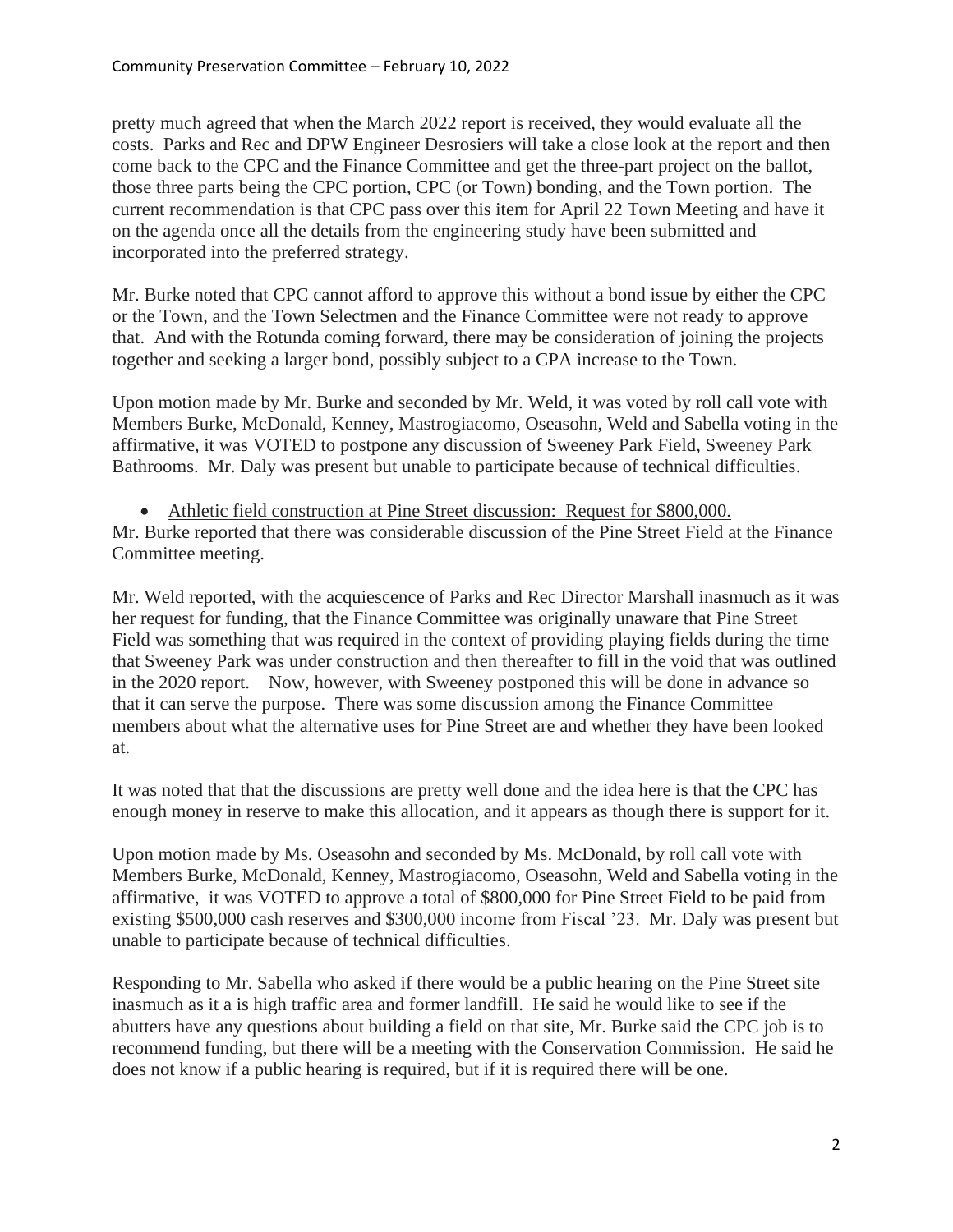## Review past votes on projects for accuracy

Mr. Burke submitted a Spreadsheet of Projects for 2023 prepared by Mr. Mastrogiacomo and reported that Town Accountant Mainville concurs that it is accurate.

Mr. Burke pointed out that the current funds are \$585,480, made up of \$420,000 plus an estimated \$165.480 from the State Match. The unreserved balance is \$680,073, for a grand total of \$1,179,500. If Town Meeting approves all the proposed projects, CPC will have a balance of \$86,530 going into Fiscal 2024 and the fund would be replenished with another sum similar to the current funds, at the 1 ½% surcharge. He noted on the spreadsheet how each of the projects would be paid, as follows:

- Bike & Pedestrian Bike Racks \$7,000 Existing unreserved
- Pine Street Field \$800,000 \$500,000 Existing Funds \$300,000 FY2023
- Causeway Brook/Sawmill Brook \$35,000 Existing unreserved
- Open Space Western Woods Research \$7,500 From Reserve Open Space/Rec
- Winthrop Field Drainage \$10,000 from Reserve Open Space/Rec
- Pollinator Gardens \$20,000 from Reserve Open Space/Rec
- Manchester Affordable Housing Trust Affordable Housing Initiative \$200,000 FY2023
- Restoration of Town Cemeteries & Parks \$25,000 Existing unreserved
- Engineering Study Tuck's Point Rotunda \$50,000 Existing unreserved
- Administration Funds per CPA Statute \$25,000

He noted that "Existing unreserved" means the money becomes available the day after Town Meeting. The MAHT funds of \$200,000 would become available July 1, 2023. Restoration of town cemeteries and parks and the funds for the Friends of Manchester Trees \$25,000 would be available as existing unreserved.

Upon motion made by Mr. Burke and seconded by Ms. Oseasohn by roll call vote with Members Burke, McDonald, Kenney, Mastrogiacomo, Oseasohn, Weld and Sabella voting in the affirmative, it was VOTED to approve the Spreadsheet of Projects for 2023 and funding sources as presented. Mr. Daly was present but unable to participate because of technical difficulties.

Discuss 50k CPA funding for Rotunda engineering based on emergency need.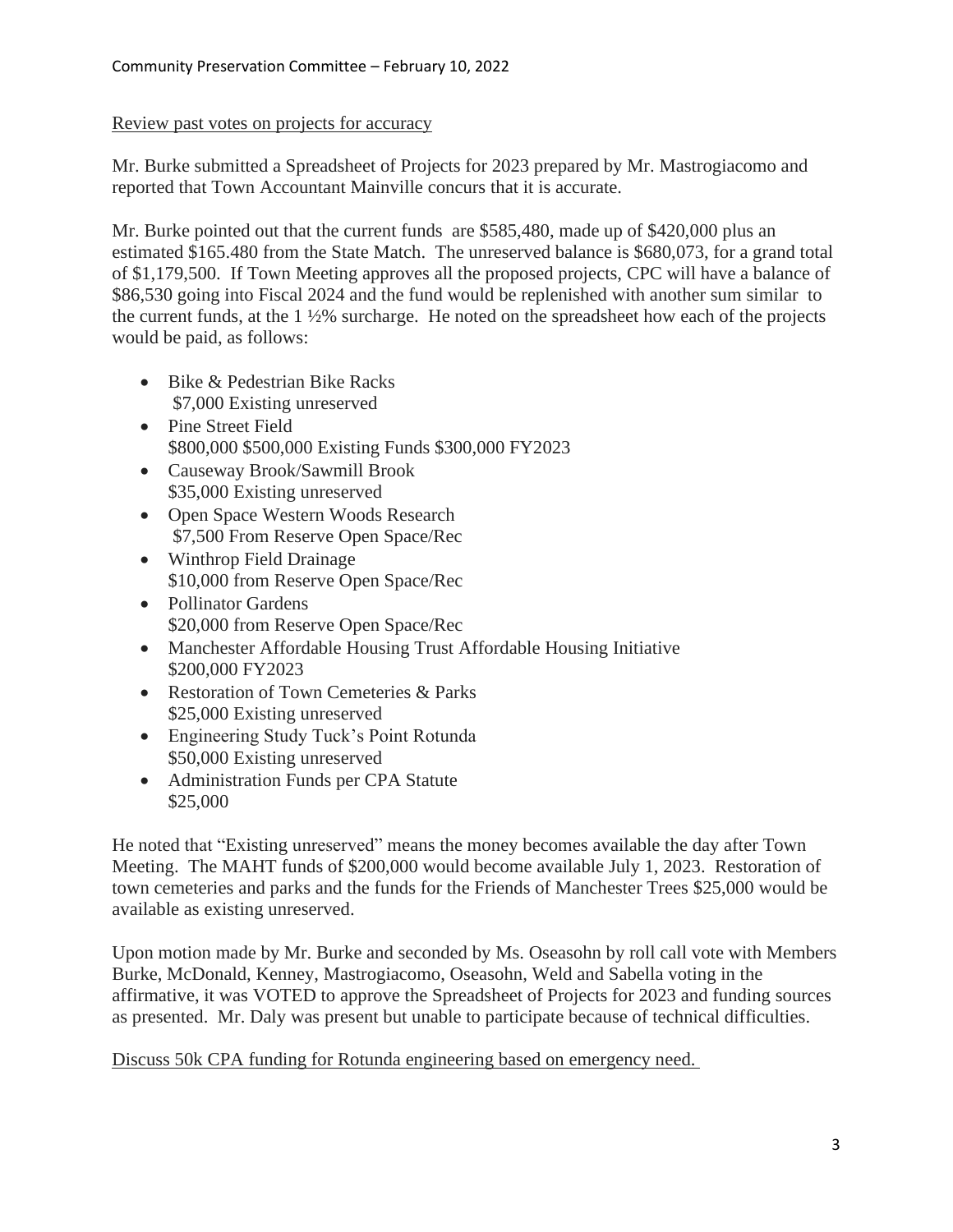Mr. Weld said it became clear to the Finance Committee, the Town Administrator and Parks and Rec that this is becoming an emergency situation. The Town had previously been notified about the problem and engineering studies had been commissioned as to what it will take to rectify the Rotunda. The study to evaluate solutions including possibly raising the rotunda between 5' and 8' will cost \$106,000 and is now budgeted to be paid \$56,000 in FY23 and \$50,000 in FY24. If this is truly an emergency, then the funds for the study should be allocated as quickly as possible. The engineers said they could accelerate the study if the Town could fund it all in one year. Accordingly, the revised plan is to have the Town fund \$56,000 through the Town's Capital Budget and the CPC fund \$50,000 in order to get the study done in one year—FY23-, have the plan in place, and begin the permitting with evaluation of the associated funding options, which will take a year or so to do.

Responding to Mr. Mastrogiacomo as to the scope of the study, Mr. Weld said the engineering to date has dictated that the piers and the rotunda need to be raised a considerable amount. There will likely be federal funding that would be sympathetic to this effort. There were discussions in the past as to whether the rotunda should be moved. Relocating it will be discussed further.

Mr. Burke said that at the Finance Committee the engineers stated that the they calculated the future work on the rotunda into the engineering work and construction work on the docks and new ramp so there won't be duplication or having to tear anything out. They engineered the new pilings for the ramp going down to the mini docks in such a way that they will continue to be used if and when the work is done. He said engineers are going out soon to do an inspection and will be able to advise the town how serious the matter is. They quoted a cost of \$7,000 to do an immediate inspection.

Mr. Sabella said the Rotunda is one of our town icons and sooner than later we should vote on the study to see what is ahead of us.

Upon motion made by Mr. Burke and seconded by Mr. Sabella by roll call vote with Members Burke, McDonald, Kenney, Mastrogiacomo, Oseasohn, Weld and Sabella voting in the affirmative, it was VOTED to approve \$50,000 for engineering study of the Tucks Point Rotunda subject to the Town of MBTS matching it with \$56,000 or more depending on what the need is. Mr. Daly was present but unable to participate because of technical difficulties.

Ms. Oseasohn thanked Mr. Burke and the Finance Committee for their work. Mr. Burke will present the spreadsheet to the Board of Selectmen and Finance Committee for their review for Town Meeting.

Parks and Rec Director Marshall thanked the CPC for their support.

## Other business not anticipated by chair

Stuart Saginor of the CPA reported that the MBTS 2021 CPA Five-Year Plan was the best he had seen.

Next Meeting: February 24, 2022